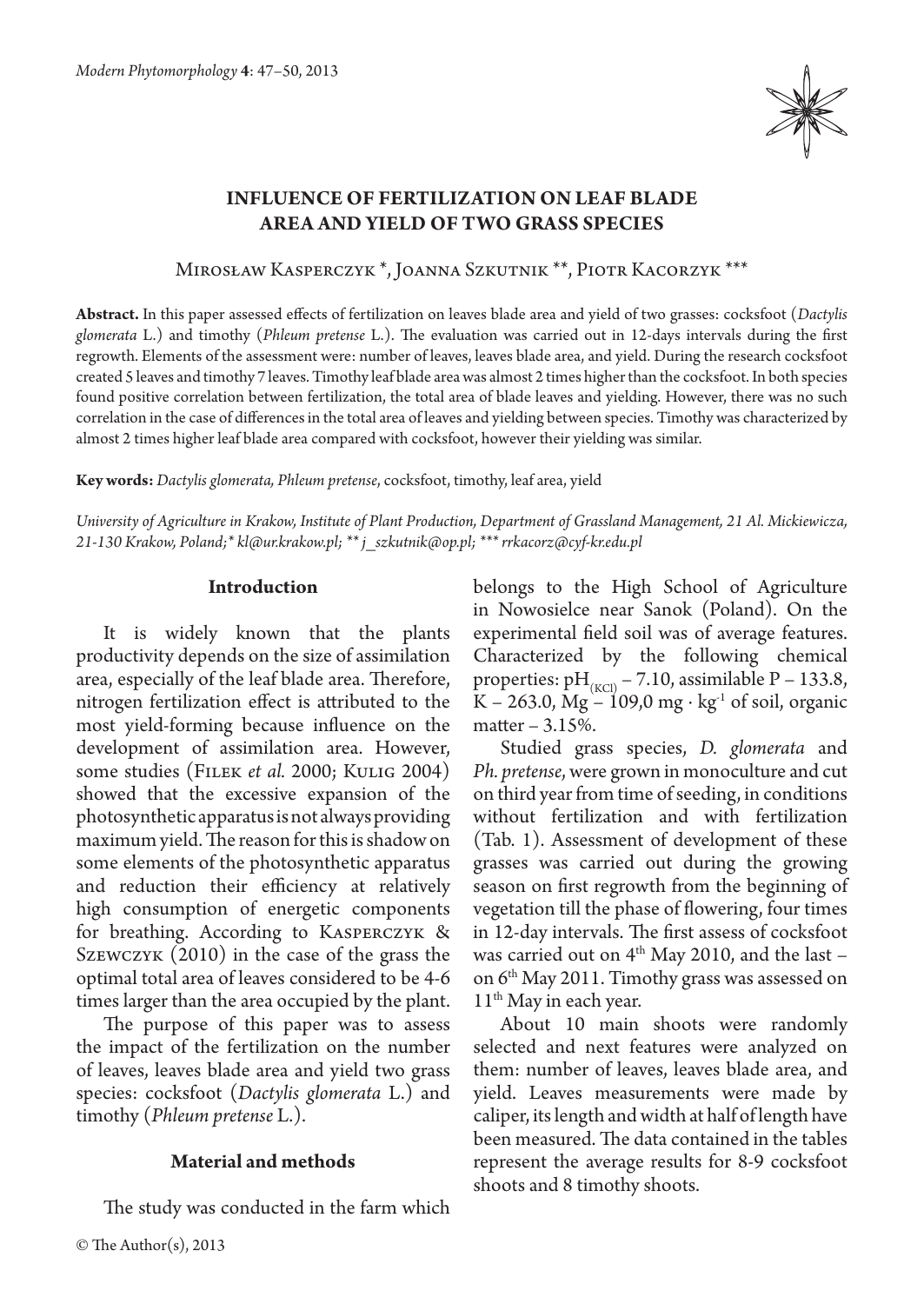

**Fig. 1.** The number of leaves of cocksfoot (*Dactylis glomerata*) and timothy (*Phleum pretense*) during the time of study.

## **Results**

## *Number of leaves*

During the grass growth in the first regrowth till flowering phase cocksfoot produced 5 leaves and timothy – 8. In the first assessment cocksfoot had 3 leaves and timothy – 5. Assessment carried out in the next three times at intervals of 12 days showed that timothy in each of them enriched by another leaf. In contrast, in cocksfoot this relationship appeared only in the second and third period of the assessment and in the last period has not produced another leaf. In cocksfoot during the second assessment were first leaf but dries and this state continued until the end of the observation (Fig. 1).

On the other hand, in timothy during the third assessment there were two dried leaves, and in next observation were already three dried leaves.

## *Leaf blade area*

In both species of grasses leaf blade of the first leaf was characterized by the smallest area (Tab. 1). Leaves form the objects without fertilization reached the area of  $4.18-4.50$  cm<sup>2</sup> in cocksfoot and  $2.08-2.65$  cm<sup>2</sup> – in timothy grass. In turn, in plants under fertilization leaves' area reached  $4.74-4.98$  cm<sup>2</sup> in cocksfoot and 2.98-3.38  $\text{cm}^2$  – in timothy grass.

Areas of leaf blades from the next leaves were successively increased. In cocksfoot maximum leaf area without fertilization was in  $4<sup>th</sup>$  leaf while under fertilization – in  $4<sup>th</sup>$  or  $5<sup>th</sup>$  leaves. The largest leaf surface of timothy grass in the absence of fertilization was in  $6<sup>th</sup>$  leaf, while under fertilization – in  $6<sup>th</sup>$  and  $7<sup>th</sup>$  leaves.

The maximum area comparing to the area of first leaf blade was larger almost 4 times in cocksfoot and up to 8 times larger – in timothy grass. Average total area of leaf blade during the growth without fertilized was  $41.12 \text{ cm}^2$  and with fertilization  $-63.00 \text{ cm}^2$  for cocksfoot grass, and  $68.19 \text{ cm}^2$  and  $103.90 \text{ cm}^2$  – respectively for timothy grass.

Attention deserve following facts: a) in timothy grass blades of 3 first leaves were significantly reduced comparing cocksfoot leaves; b) sizes of the 4th leaf blade in both species were similar; c) areas of blade of next leaves in timothy grass were larger than maximum area of cocksfoot leaves.

## *Dry matter yield*

In the first regrowth yields of both species were similar (Tab. 2). In conditions without fertilization average yields for 2 years were 4.93 t ⋅ ha<sup>-1</sup> for cocksfoot and 4.81 t ⋅ ha<sup>-1</sup> for timothy. Under the influence of fertilization yields increased up to 6.61 t  $\cdot$  ha<sup>1</sup> for cocksfoot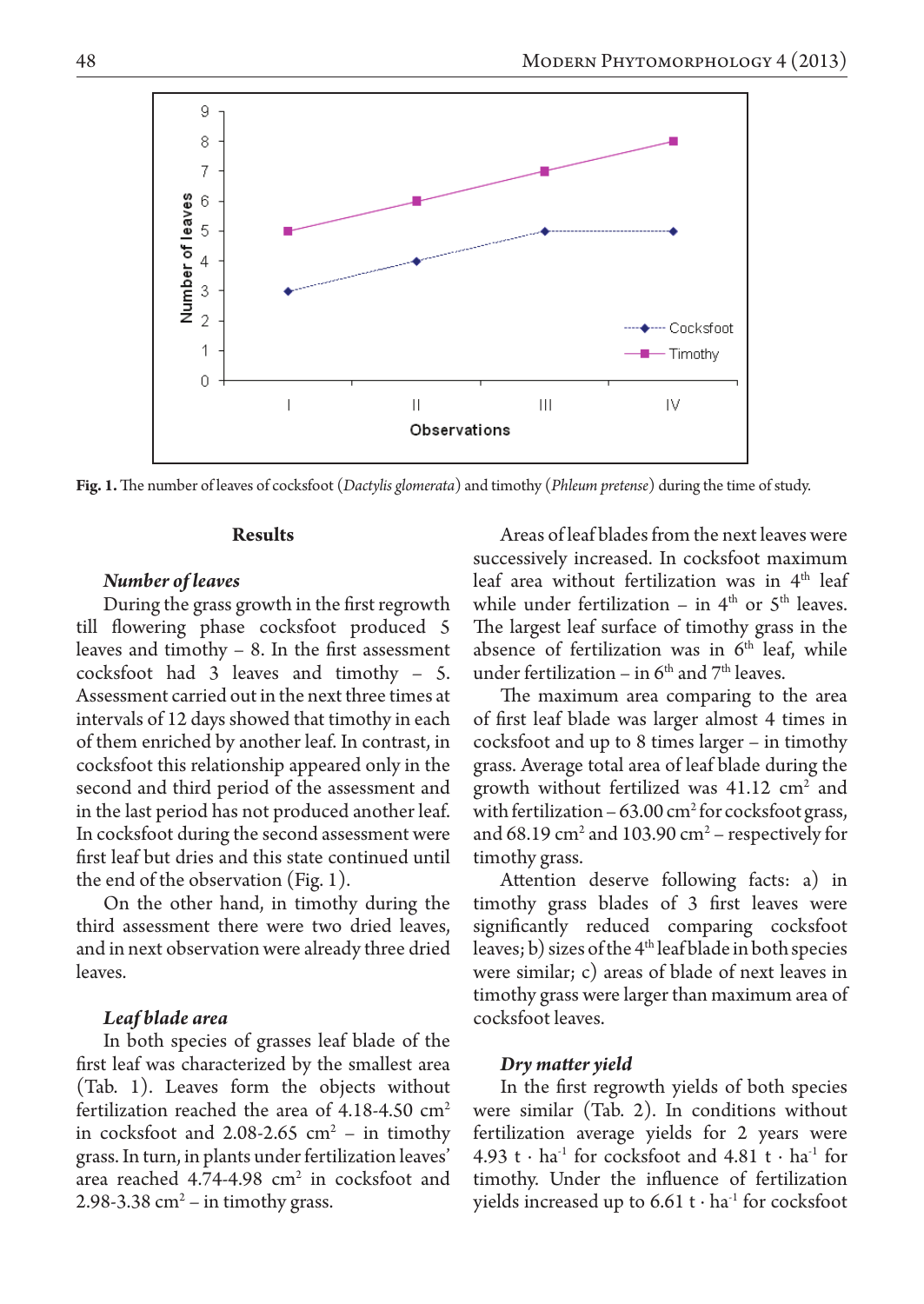| Leaf<br>number | Dactylis glomerata |                       | Phleum pratense |                       |  |
|----------------|--------------------|-----------------------|-----------------|-----------------------|--|
|                | control            | $+P_{20}K_{60}N_{60}$ | control         | $+P_{20}K_{60}N_{60}$ |  |
|                | Surfach area (cm2) |                       |                 |                       |  |
| 2010           |                    |                       |                 |                       |  |
| 1              | 4.18               | 4.74                  | 2.65            | 3.38                  |  |
| $\mathfrak{2}$ | 8.74               | 10.56                 | 3.92            | 8.91                  |  |
| 3              | 10.12              | 14.22                 | 6.91            | 10.88                 |  |
| $\overline{4}$ | 10.51              | 16.77                 | 11.00           | 14.80                 |  |
| 5              | 8.09               | 15.98                 | 11.21           | 17.99                 |  |
| 6              |                    |                       | 16.2            | 20.00                 |  |
| 7              |                    |                       | 11.10           | 19.88                 |  |
| 8              |                    |                       |                 | 9.81                  |  |
| Σ              | 41.64              | 62.27                 | 63.00           | 105.65                |  |
| 2011           |                    |                       |                 |                       |  |
| $\mathbf 1$    | 4.50               | 4.98                  | 2.38            | 2.98                  |  |
| $\mathfrak{2}$ | 7.00               | 11.97                 | 4.12            | 7.92                  |  |
| 3              | 8.98               | 14.43                 | 7.12            | 11.00                 |  |
| $\overline{4}$ | 11.01              | 16.28                 | 10.82           | 14.12                 |  |
| 5              | 9.12               | 16.07                 | 12.12           | 16.98                 |  |
| 6              |                    |                       | 15.21           | 18.92                 |  |
| 7              |                    |                       | 12.88           | 19.12                 |  |
| 8              |                    |                       | 8.72            | 11.12                 |  |
| Σ              | 40.61              | 63.73                 | 73.37           | 102.16                |  |

**Table 1.** The number of leaves and leaf blade area of *Dactylis glomerata* and *Phleum pratense*.

and up to  $6.78$  t ⋅ ha<sup>-1</sup> for timothy. In relation to control plants yield have been increased on 34% for cocksfoot and and on 41% – for timothy. Slightly higher yields were observed in the first year of the study.

#### **Conclusions**

The differences between grasses in the number of leaves and the size of their leaf blade should be combined with genetic features (LARDNER et al. 2002; KOZŁOWSKI & Goliński 1993). Consideration deserves the following facts: a) smallest leaf blade area is in the initial leaf; b) similar number of leaves in a single shoot at each harvest; c) lack of correlation between assimilation area and yield **Table 2.** Dry matter yield of I regrowth  $(t \cdot ha^{-1})$ .

| Variant                             | Years |      | X    |
|-------------------------------------|-------|------|------|
|                                     | 2010  | 2011 |      |
| Dactylis glomerata                  | 5.05  | 4.81 | 4.93 |
| D. glomerata + $P_{20}K_{60}N_{60}$ | 6.82  | 6.4  | 6.61 |
| Phleum pratense                     | 4.93  | 4.69 | 4.81 |
| P. pratense + $P_{20}K_{60}N_{60}$  | 7.05  | 6.52 | 6.78 |
| LSD                                 | 0.81  | 0.53 | 0.67 |

in case of different species.

The first fact allows explaining study Koncewicz & Lewak (2000). They showed that each appearance of a new leaf is limited by growth of previous leaf and accelerates second one aging. Thus, appearance in a relatively short initial period dominant number of leaves which was observed at the first assessment has been combined with a short period of growth of each leaf.

However, at the time of harvest the number of leaves in both grasses was similar and it is a phenomenon difficult to explain. Apparently, in cocksfoot during the first regrowth should be more dried leaves than in timothy grass, because it creates more compact leaf bunch limiting the access of light to the lower leaves.

In both species found positive correlation between fertilization, the total area of leaves and yielding. However, there was no such correlation in the case of differences in the total area of leaves and yielding between species. Timothy was characterized by almost 2 times higher leaf blade area compared with cocksfoot, however their yielding was similar.

#### **References**

- **Filek W., Kościelniak J., Grzesiuk S. 2000.** The effect of seed vernalization and irradiation on growth and photosynthesis of field bean plants (*Vicia faba* L. var. *minor*) and on nitrogenase activity of root nodules. *J. Agron. Crop Sci.* **185**: 229–236.
- **Kasperczyk M., Szewczyk W. 2010.** Struktura plonu na łące górskiej. *Łąkarstwo w Polsce* **10**: 23–26.
- **Koncewicz J., Lewak S. 2002.** Wzrost i rozwój roślin. W: Kopcewicz J., Lewak S. Fizjologia roślin: 426– 611. PWN, Warszawa.